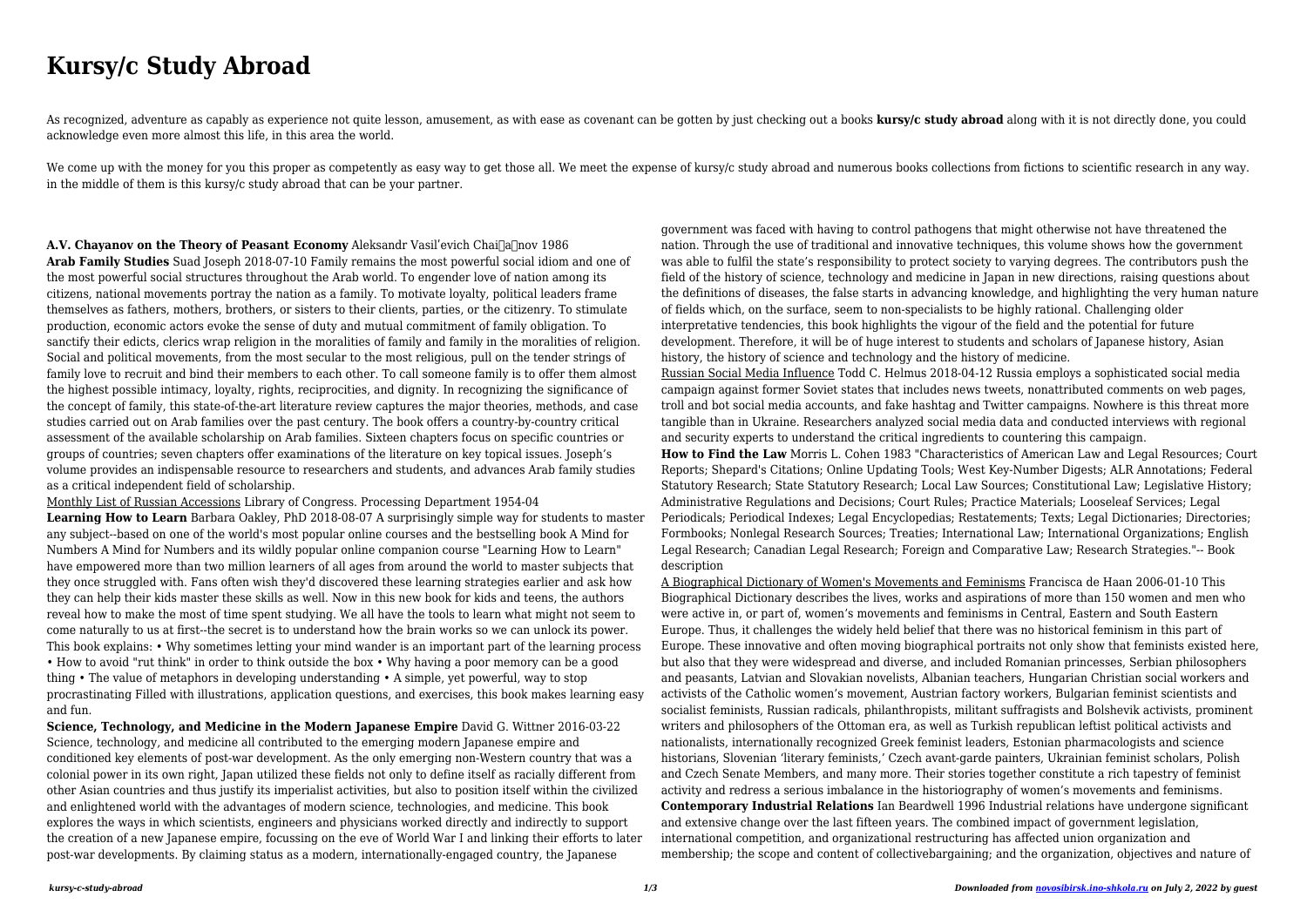work. The extent of these changes raises important questions about industrial relations and human resource management in contemporary Britain and demands fresh analysis. In Contemporary Industrial Relations leading authorities address these issues with a detailed and comprehensive analysis of current trends. Topics covered include: HRM and the New Industrial Relations The Role of the State Trade Union Law Industrial Relations and Economic Performance Public Sector Unionism Union Recognition The New Unionism Japanization The contributors are: Ian Beardwell; David Guest and Kim Hoque; Ian Clark; Stephen Dunn and David Metcalf; Peter Nolan; Rachel Bailey; Tim Claydon; Ed Heery; and David Grant. The book will be vital reading for students, researchers and HR professionals wanting to get to grips with current changes in the workplace.

**Chinese Stories for Language Learners** Vivian Ling 2021-03-23 The highly anticipated next book in Tuttle's Stories for Language Learners series is here! This book presents 22 classic Chinese proverbs and the traditional tales behind them. The stories are bilingual, with the Chinese and English versions presented on facing pages. Each includes an explanation of how the proverb is used today, cultural notes, vocabulary and discussion questions. Online audio recordings of the tales by native speakers give students a chance to improve their pronunciation and comprehension. Some of the proverbs featured in this collection include: "Painting the Eyes on the Dragon" Based on the story of a famous court painter in 6th century China who painted dragons, this proverb refers to the finishing touches needed to bring a work of art or literature to life. In a discussion, it refers to the final statements used to clinch the argument. "Waiting for Rabbits by a Tree Stump" Based on an ancient folktale about a foolish farmer who sees a rabbit kill itself in front of him by running into a tree stump, then gives up tilling his field to wait for more rabbits by the stump. This saying is applied to people who wait passively for luck to strike again. It also refers to impractical people who stick to one way of doing things only because it has worked for them once in the past. "Pure Water Has No Fish; Perfect People Have No Friends" Many versions of this historical tale exist. The one told here is about a 2nd century AD official sent to govern a far-flung outpost on the Silk Road who is fastidious in applying strict rules and thereby causes the local people to rebel against him. In the professional world, it is used to refer to people who do not like to work with an overly strict supervisor or colleague. Whether being used in a classroom or for self-study, Chinese Stories for Language Learners provides an educational and entertaining way for intermediate Mandarin learners to expand their vocabulary and understanding of the language.

**Polin: Studies in Polish Jewry Volume 18** 2005-11-29 Jewish women's exclusion from the public domains of religious and civil life has been reflected in their near absence in the master narratives of the East European Jewish past. As a result, the study of Jewish women in eastern Europe is still in its infancy. The fundamental task of historians to construct women as historical subjects, 'as a focus of inquiry, a subject of the story, an agent of the narrative', has only recently begun. This volume is the first collection of essays devoted to the study of Jewish women's experiences in Eastern Europe. The volume is edited by Paula Hyman of Yale University, a leading figure in Jewish women's history in the United States, and by ChaeRan Freeze of Brandeis University, author of a prize-winning study on Jewish divorce in nineteenth-century Russia. Their Introduction provides a much-needed historiographic survey that summarizes the major work in the field and highlights the lacunae. Their contributors, following this lead, have attempted to go beyond mere description of what women experienced to explore how gender constructed distinct experiences, identities, and meanings. In seeking to recover lost achievements and voices and place them into a broader analytical framework, this volume is an important first step in the rethinking of east European Jewish history with the aid of new insights gleaned from the research on gender. As in earlier volumes of Polin, substantial space is given, in 'New Views', to recent research in other areas of Polish-Jewish studies, and there is a book review section.

**Craniomaxillofacial Fractures** Alex M. Greenberg 2012-12-06 The atlas format of Craniomaxiollofacial Fracturesclearly shows how to manage fractures to the head, face and jaw bones with rigid internal fixation. All fractures, from the simple to the most complex, are covered. The book is ideal for physicians from various specialties who diagnose, treat or refer craniomaxillofacial trauma. It describes for the first time the classical fracture types most commonly encountered and their representations by standard radiographs and diagrams. The AO system is prominently featured throughout the atlas.

Focus on Grammar Irene E. Schoenberg 2001-04

**Encyclopedia of Russian Women's Movements** Norma Noonan Corigliano 2001 A comprehensive resource profiling individuals and organizations associated with Russian women's movements from the early 19th century to the post-Soviet era. Contributions by approximately fifty authors from the United States, Russia, Europe, and Canada focus upon the struggle of women to change their society and advance their gender interests. Women activists pursued improvement in educational opportunities, fought for suffrage, established journals, and sought to transform women's consciousness and establish women's studies programs and women's crises centers. They were a strong voice against the tsarist regime and the oppression of communism. Their objectives were as diverse as their strategies, which ranged from incremental reform, to terrorism, to the establishment of women's electoral organizations. This volume contains a comprehensive glossary of term and phrases and a chronology to help put events and developments into historical context. Entries are fully cross-referenced and are followed by suggested readings. This book will be of interest to students and scholars of Russian history and politics, women's history and gender studies.

The Library Catalogs of the Hoover Institution on War, Revolution, and Peace, Stanford University -- Catalog of the Western Language Collections Hoover Institution on War, Revolution, and Peace 1977 **Modern Language Teaching** 1917

## **Polin** Antony Polonsky 1986

**Asklepios, Medicine, and the Politics of Healing in Fifth-Century Greece** Bronwen L. Wickkiser 2008 Delving deeply into ancient medical history, Bronwen L. Wickkiser explores the early development and later spread of the cult of Asklepios, one of the most popular healing gods in the ancient Mediterranean. Though Asklepios had been known as a healer since the time of Homer, evidence suggests that large numbers of people began to flock to the cult during the fifth century BCE, just as practitioners of Hippocratic medicine were gaining dominance. Drawing on close readings of period medical texts, literary sources, archaeological evidence, and earlier studies, Wickkiser finds two primary causes for the cult's ascendance: it filled a gap in the market created by the refusal of Hippocratic physicians to treat difficult chronic ailments and it abetted Athenian political needs. Wickkiser supports these challenging theories with sideby-side examinations of the medical practices at Asklepios' sanctuaries and those espoused in Hippocratic medical treatises. She also explores how Athens' aspirations to empire influenced its decision to open the city to the healer-god's cult. In focusing on the fifth century and by considering the medical, political, and religious dimensions of the cult of Asklepios, Wickkiser presents a complex, nuanced picture of Asklepios' rise in popularity, Athenian society, and ancient Mediterranean culture. The intriguing and sometimes surprising information she presents will be valued by historians of medicine and classicists alike. **Empirical Studies on Economics of Innovation, Public Economics and Management** Mehmet Huseyin Bilgin 2017-03-06 This volume presents selected papers from the 18th Eurasia Business and Economics Society (EBES) Conference, with major emphasis placed on highlighting the latest research developments in the economics of innovation, public economics, and management. The articles in the volume also address more specialized topics such as luxury fashion, weather derivatives, health management, islamic bonds, and life satisfaction, among others. The majority of the articles focus on phenomena observed in the Middle East and North Africa (MENA) region and South Asia, representing a unique contribution to understanding contemporary research challenges from a different perspective. **Integrating Engineering Education and Humanities for Global Intercultural Perspectives** Zhanna Anikina 2020-05-06 This book presents papers from the International Conference on Integrating Engineering Education and Humanities for Global Intercultural Perspectives (IEEHGIP 2020), held on 25–27 March 2020. The conference brought together researchers and practitioners from various disciplines within engineering and humanities to offer a range of perspectives. Focusing on, but not limited to, Content and Language Integrated Learning (CLIL) in Russian education the book will appeal to a wide academic audience seeking ways to initiate positive changes in education. **The Theory of Peasant Co-operatives** Alexander Chayanov 1991 **Higher Education and National Identity** Johannes Remy 2000-01-01 This study focuses on the conflicting aims and deeds of the Russian government and the Polish nationally-minded student youth in the